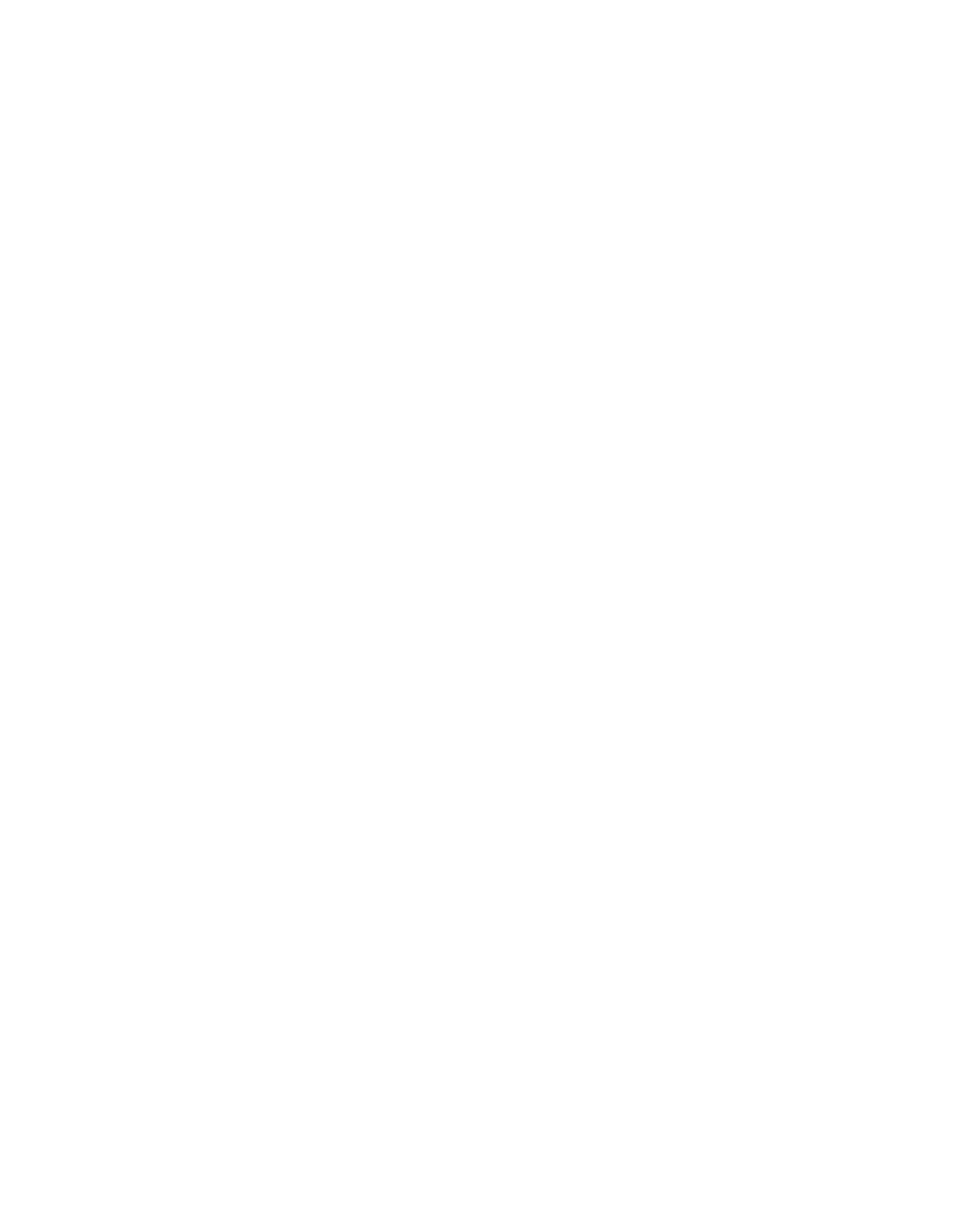

# Prepping for the Party Season

StyleSpeak gives you exclusive insight on salon's gearing up for the festive season Words | Bindhu Gopal Rao

Ome December and it's the time to dress up, get a<br>makeover and well, party. Naturally, grooming is an<br>important part of the action and spas and salons are<br>geared up to end the year on a high note. makeover and well, party. Naturally, grooming is an important part of the action and spas and salons are all geared up to end the year on a high note.

#### Making it Count

The end of the year brings with it various festivals, occasions and weddings and hence is definitely the most demanding time of the season. This is the time that people love to pamper and refresh themselves by indulging in different types of spa and salon treatments to take care of their beauty needs as well as to unwind and relax during their hectic schedules. A day spa package at Conrad Pune includes an Audi pickup, Spa Massage and Lunch which has become a favorite gift option as well. Vinaya Jadhav, Spa Manager, Quan Spa at Renaissance Mumbai Convention Centre Hotel explains, "As we approach the end of the year, we have created special value added 'Staycation Packages with Spa Inclusions', especially for guests seeking a weekend escape or an extended break. These days, we have observed a trend of weekend packages doing really well at hotels. Towards the end of the year, most guests are interested in exploring a complete 'staycation or getaway' experience which will help them to unwind, relax, spend some time alone at leisure or spend